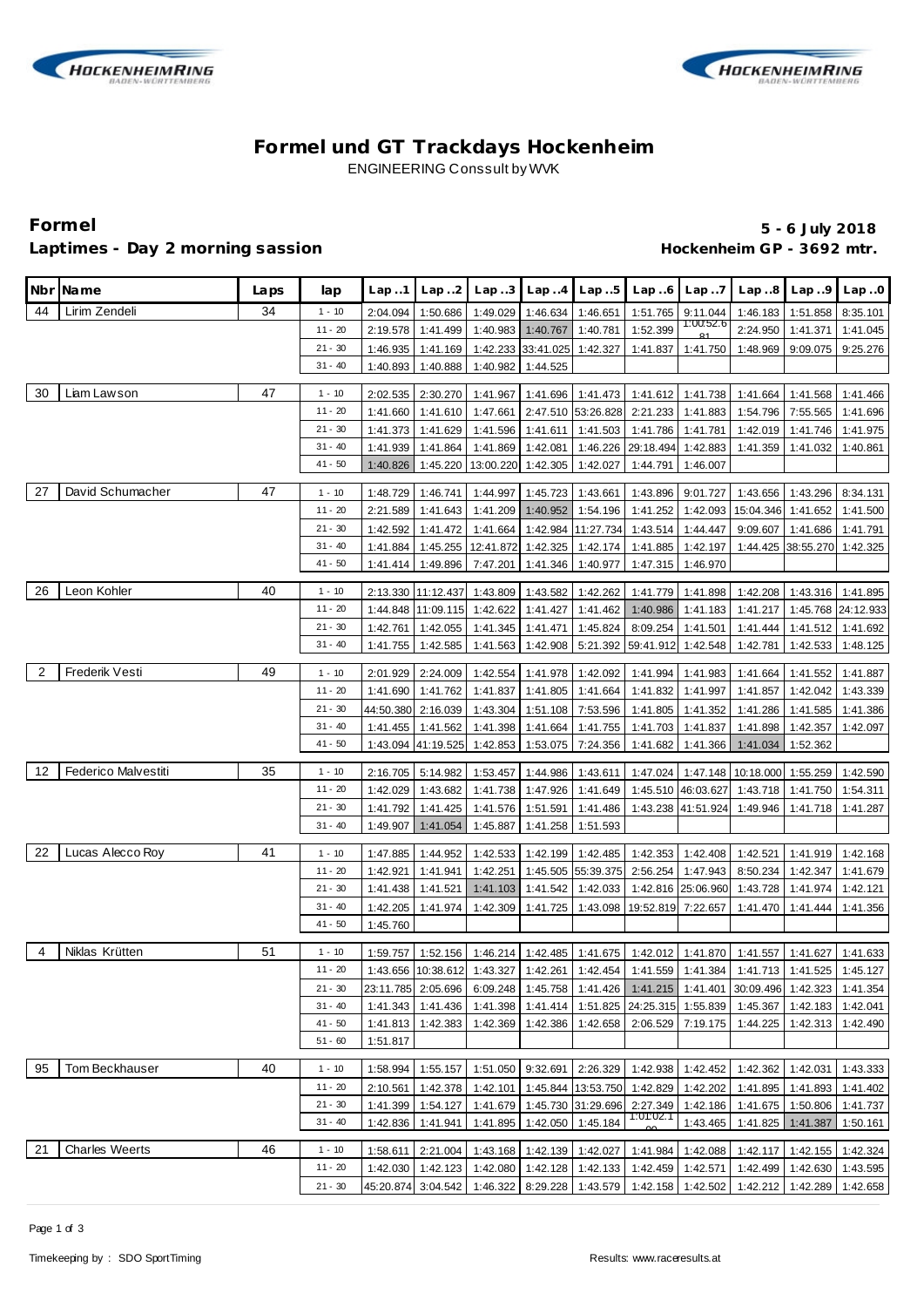



# **Formel und GT Trackdays Hockenheim** ENGINEERING Conssult by WVK

Laptimes - Day 2 morning sassion **Accord 2 and 2 and 2 and 2 and 2 and 2 and 2 and 2 and 2 and 2 and 2 and 2 and 2 and 2 and 2 and 2 and 2 and 2 and 2 and 2 and 2 and 2 and 2 and 2 and 2 and 2 and 2 and 2 and 2 and 2 and 2** 

**Formel 5 - 6 July 2018**

|    | Nbr Name           | Laps | lap                   | Lap.1                | Lap.2                                        | Lap.3                               | Lap.4                                            | Lap.5                | Lap.6                | Lap.7                          | Lap.8                                                | Lap.9                                     | Lap.0                |
|----|--------------------|------|-----------------------|----------------------|----------------------------------------------|-------------------------------------|--------------------------------------------------|----------------------|----------------------|--------------------------------|------------------------------------------------------|-------------------------------------------|----------------------|
|    |                    |      | $31 - 40$             | 1:42.317             | 1:42.239                                     | 1:42.315                            | 1:42.403                                         | 1:42.506             | 1:42.722             | 2:15.940                       | 1:42.490                                             | 1:42.689                                  | 1:42.760             |
|    |                    |      | $41 - 50$             | 1:44.496             | 49:54.612                                    | 1:45.757                            | 1:41.425                                         | 1:41.787             | 1:45.169             |                                |                                                      |                                           |                      |
| 74 | Enz o Fittip aldi  | 41   | $1 - 10$              |                      |                                              |                                     | 1:42.061                                         |                      |                      |                                |                                                      |                                           |                      |
|    |                    |      | $11 - 20$             | 2:07.108<br>1:41.793 | 2:19.613<br>1:42.396                         | 1:42.496<br>1:41.746                | 1:45.915                                         | 1:41.958<br>1:41.581 | 1:41.993             | 1:42.077<br>1:47.429 39:40.443 |                                                      | 1:44.876 11:13.637<br>1:43.145   1:41.718 | 1:42.246<br>1:54.505 |
|    |                    |      | $21 - 30$             | 7:40.671             | 1:41.724                                     | 1:41.431                            | 1:52.166                                         | 8:00.483             | 1:42.672             | 1:41.981                       | 1:47.908                                             | 19:04.565                                 | 1:42.141             |
|    |                    |      | $31 - 40$             | 1:42.126             | 1:42.324                                     | 1:55.910                            | 1:42.390                                         | 1:49.252             | 23:19.614            | 8:35.871                       | 1:42.415                                             | 1:42.028                                  | 1:42.450             |
|    |                    |      | $41 - 50$             | 1:48.585             |                                              |                                     |                                                  |                      |                      |                                |                                                      |                                           |                      |
|    |                    |      |                       |                      |                                              |                                     |                                                  |                      |                      |                                |                                                      |                                           |                      |
| 28 | Mick Wishofer      | 45   | $1 - 10$              | 1:47.518             | 1:44.838                                     | 1:50.316                            | 7:30.801                                         | 1:43.390             | 1:50.628             | 1:42.590                       | 1:42.091                                             | 1:42.019                                  | 1:53.709             |
|    |                    |      | $11 - 20$             | 1:42.079             | 1:41.825                                     | 1:43.782                            | 12:53.193                                        | 2:19.793             | 1:42.126             | 1:41.764                       | 1:41.816                                             | 1:41.815                                  | 1:41.703             |
|    |                    |      | $21 - 30$             | 1:41.897             | 1:41.686                                     | 1:42.953                            | 40:55.244 2:39.935                               |                      | 1:42.335             | 1:42.014                       | 1:42.018                                             | 1:41.974                                  | 1:42.189             |
|    |                    |      | $31 - 40$             | 1:42.174             | 1:42.377                                     | 1:42.988                            | 12:17.725 2:21.573                               |                      | 1:42.782             | 1:42.612                       | 1:42.712                                             | 1:43.388                                  | 29:07.639            |
|    |                    |      | 41 - 50               | 9:07.933             | 1:41.645                                     | 1:41.479                            | 1:41.441                                         | 1:46.439             |                      |                                |                                                      |                                           |                      |
| 5  | Gianluca Petecof   | 43   | $1 - 10$              | 2:03.629             | 2:34.496                                     | 1:45.093                            | 1:42.532                                         | 1:42.015             | 1:41.871             | 1:41.981                       |                                                      | 1:46.615 13:20.908                        | 1:43.077             |
|    |                    |      | $11 - 20$             | 1:42.094             | 1:42.067                                     | 1:41.734                            | 1:41.621                                         | 1:41.712             | 1:51.699             | 39:19.007                      | 1:46.568                                             | 1:41.630                                  | 1:59.192             |
|    |                    |      | $21 - 30$             | 7:43.316             | 1:41.941                                     | 1:41.472                            | 1:44.389                                         | 1:55.290             | 1:49.283             | 1:46.088                       | 18:14.143                                            | 1:44.815                                  | 1:41.951             |
|    |                    |      | $31 - 40$             | 1:41.533             | 1:41.991                                     | 1:41.753                            | 1:41.551                                         | 1:49.530             | 26:48.819 2:25.323   |                                | 2:01.624                                             | 7:37.145                                  | 1:42.750             |
|    |                    |      | $41 - 50$             | 1:42.784             | 1:42.533                                     | 1:52.144                            |                                                  |                      |                      |                                |                                                      |                                           |                      |
|    |                    |      |                       |                      |                                              |                                     |                                                  |                      |                      |                                |                                                      |                                           |                      |
| 33 | Jack Doohan        | 37   | $1 - 10$              | 4:17.134             | 1:42.972                                     | 1:42.219                            | 1:53.686                                         | 1:42.490             |                      | 1:41.753 12:55.150 1:42.629    |                                                      | 1:42.058                                  | 1:41.861             |
|    |                    |      | $11 - 20$             | 1:41.818             | 1:42.003                                     | 1:52.427                            | 1:42.022                                         | 35:42.234            | 1:43.231             | 1:42.100                       | 1:42.122                                             | 1:41.934                                  | 10:41.543            |
|    |                    |      | $21 - 30$             | 1:42.088             | 1:41.579                                     | 1:43.424                            | 2:05.079                                         | 1:42.255             | 1:56.077             | 15:01.056                      | 1:42.399                                             | 1:41.981                                  | 1:41.948             |
|    |                    |      | $31 - 40$             | 1:41.979             | 1:56.514                                     | 1:42.066                            | 1:43.152                                         | 43:39.046            | 1:42.486             | 1:42.257                       |                                                      |                                           |                      |
| 23 | Joey Alders        | 38   | $1 - 10$              | 1:49.980             | 1:44.218                                     | 1:43.284                            | 1:42.407                                         | 1:42.379             | 1:42.095             | 1:53.952                       | 1:42.259                                             | 1:42.165                                  | 1:42.277             |
|    |                    |      | $11 - 20$             | 1:42.069             | 1:48.183                                     | 12:42.473                           | 1:43.101                                         | 1:41.905             | 1:42.289             | 1:43.550                       | 1:41.836                                             | 1:41.975                                  | 1:42.012             |
|    |                    |      | $21 - 30$             | 1:41.659             | 1:49.759                                     | 58:19.988                           | 1:42.806                                         | 1:41.832             | 1:42.001             | 1:41.614                       | 1:57.508                                             | 1:46.218                                  | 1:41.948             |
|    |                    |      | $31 - 40$             | 1:52.951             | 43:04.443                                    | 2:10.394                            | 6:22.747                                         | 1:43.916             | 1:43.085             | 1:42.404                       | 1:46.431                                             |                                           |                      |
|    |                    |      |                       |                      |                                              |                                     |                                                  |                      |                      |                                |                                                      |                                           |                      |
| 99 | Tirrena F3         | 28   | $1 - 10$              | 2:10.382             | 2:06.445                                     | 1:46.064                            | 1:43.957                                         | 1:44.083             | 1:43.241             | 1:43.637                       |                                                      | 2:46.695 20:07.574                        | 1:45.306             |
|    |                    |      | $11 - 20$             | 1:42.863             | 1:42.072                                     | 1:43.396                            | 1:42.324                                         | 1:42.417             | 2:06.576             | 38:35.573                      | 1:43.165                                             | 1:42.619                                  | 1:42.019             |
|    |                    |      | $21 - 30$             | 1:41.737             | 1:41.922                                     | 1:41.639                            | 1:41.809                                         | 1:49.438             | 34:34.876            | 1:58.293                       | 9:22.595                                             |                                           |                      |
| 64 | Oliver Caldwell    | 41   | $1 - 10$              | 2:02.153             | 2:41.137                                     | 1:42.916                            | 1:42.851                                         | 1:42.666             |                      |                                | 1:42.196   1:55.426   13:47.286   1:43.042           |                                           | 1:42.762             |
|    |                    |      | $11 - 20$             | 1:41.863             | 1:42.056                                     | 1:42.029                            | 1:48.192                                         | 1:42.555             | 1:41.962             | 1:43.982                       | 36:50.071                                            | 1:42.617                                  | 1:41.949             |
|    |                    |      | $21 - 30$             | 1:55.574             | 7:27.196                                     | 1:41.950                            | 1:41.805                                         | 1:50.355             |                      | 1:48.812 15:51.550             | 1:43.105                                             | 1:45.961                                  | 1:42.205             |
|    |                    |      | $31 - 40$             | 1:45.369             | 1:52.469                                     | 1:42.349                            | 1:46.960                                         | 1:42.245             |                      | 1:46.237 41:24.409 2:12.765    |                                                      | 1:42.451                                  | 1:42.345             |
|    |                    |      | $41 - 50$             | 1:45.438             |                                              |                                     |                                                  |                      |                      |                                |                                                      |                                           |                      |
|    |                    |      |                       |                      |                                              |                                     |                                                  |                      |                      |                                |                                                      |                                           |                      |
| 81 | Sebastian Estner   | 54   | $1 - 10$<br>$11 - 20$ |                      | 1:52.097 1:46.592 1:44.381 1:43.651 1:43.957 |                                     |                                                  |                      |                      |                                | 1:43.751 1:42.855 1:42.462 1:46.241 1:42.524         |                                           |                      |
|    |                    |      | $21 - 30$             | 1:43.104             | 1:45.172                                     |                                     | 9:20.143 1:42.836<br>1:42.585 1:45.954 56:53.100 | 1:44.507             |                      |                                | 1:44.662   1:42.935   1:42.979   1:43.468            |                                           | 1:43.099             |
|    |                    |      | $31 - 40$             | 1:42.667             | 1:42.609                                     |                                     | 1:51.066 1:42.809                                |                      | 1:43.123             | 1:42.714                       | 1:49.112 13:27.808 1:42.746                          | 1:43.293 1:47.049                         | 1:42.600             |
|    |                    |      | $41 - 50$             | 1:42.068             | 1:43.132 1:43.728<br>1:47.016                |                                     | 1:42.649 1:42.309                                | 1:42.626<br>1:42.161 | 1:42.569<br>1:44.743 | 1:42.123                       | 1:43.458                                             | 7:48.750                                  | 1:42.184<br>7:53.833 |
|    |                    |      | $51 - 60$             | 1:43.467             | 1:42.724                                     | 1:42.741                            | 1:49.224                                         |                      |                      |                                |                                                      |                                           |                      |
|    |                    |      |                       |                      |                                              |                                     |                                                  |                      |                      |                                |                                                      |                                           |                      |
| 6  | Ido Cohen          | 33   | $1 - 10$              | 2:05.802             | 5:53.380                                     | 1:50.041                            | 25:22.924 1:44.465                               |                      |                      | 1:43.319 1:56.751              | 42:40.044 8:14.195 1:45.070                          |                                           |                      |
|    |                    |      | $11 - 20$             | 1:43.011             | 1:43.234                                     |                                     | 1:43.713 1:43.111                                | 1:44.394             |                      | 1:42.816   1:43.049            |                                                      | 1:42.985 1:53.278 34:12.234               |                      |
|    |                    |      | $21 - 30$             | 1:46.253             | 1:43.150                                     | 1:42.632                            | 1:42.492                                         | 1:42.528             | 1:42.745             | 1:42.328                       |                                                      | 1:54.143 13:52.603                        | 1:43.820             |
|    |                    |      | $31 - 40$             | 1:43.609             | 1:43.735                                     | 1:52.473                            |                                                  |                      |                      |                                |                                                      |                                           |                      |
|    | Konsta Lappalainen | 45   |                       |                      |                                              |                                     |                                                  |                      |                      |                                |                                                      |                                           |                      |
| 10 |                    |      | $1 - 10$              | 1:55.090             |                                              | 1:46.445 1:43.948 1:43.474 1:43.676 |                                                  |                      |                      |                                | 1:43.235   1:44.459   1:43.345   1:43.260   1:44.225 |                                           |                      |